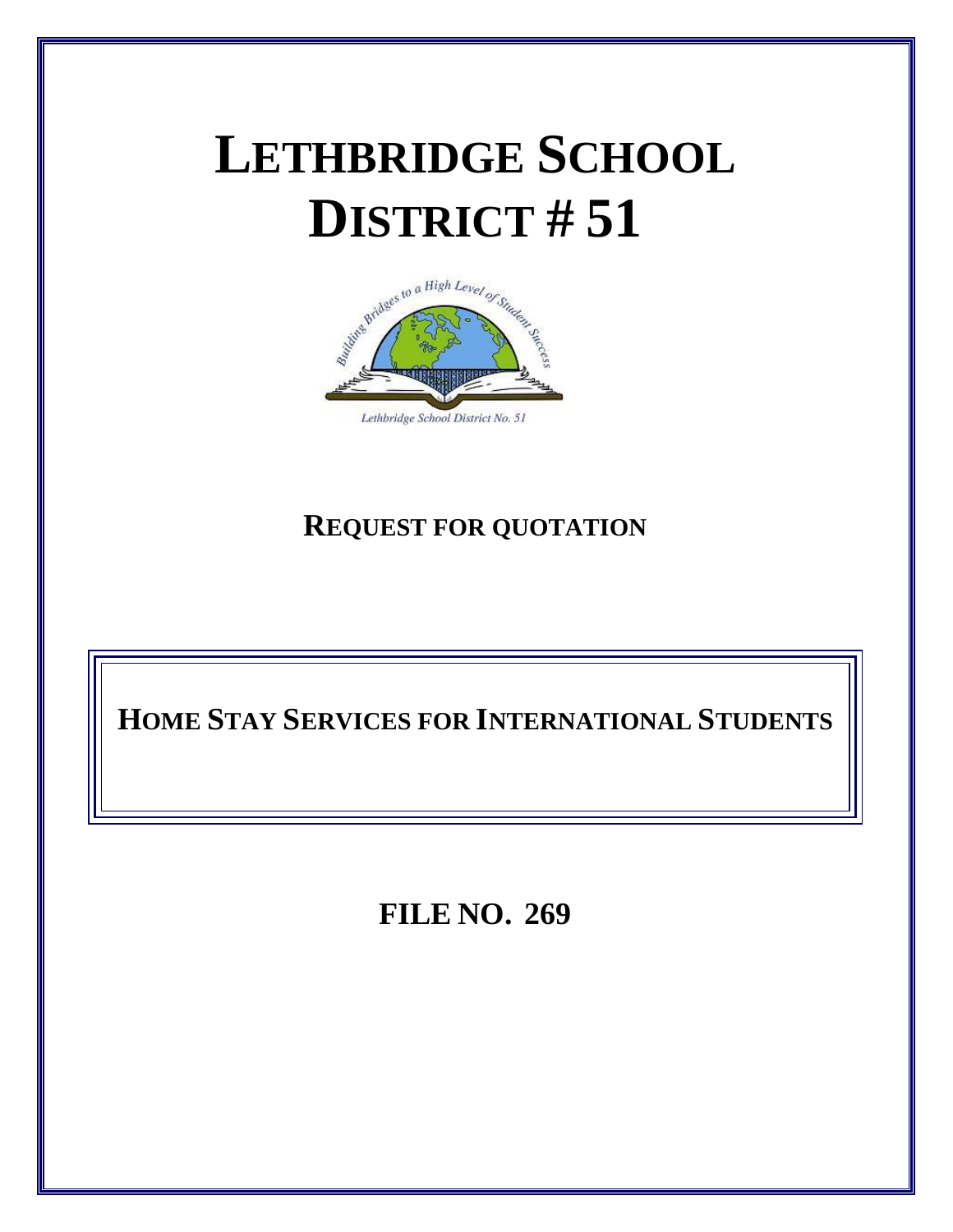## **LETHBRIDGE SCHOOL DISTRICT NO. 51 REQUEST FOR QUOTATION FILE NO. RFQ 269**

**DATE OF INVITATION: FEBRUARY 11, 2015 DATE OF RFQ CLOSING: FEBRUARY 26, 2015**

# **A U T H O R I Z E D S I G N A T U R E**

| <b>Company Name</b> |  |
|---------------------|--|
| Address             |  |
|                     |  |
|                     |  |
|                     |  |
|                     |  |
| Fax Number          |  |
| Email               |  |

Name of Company Official

\_\_\_\_\_\_\_\_\_\_\_\_\_\_\_\_\_\_\_\_\_\_\_\_\_\_\_\_\_\_\_\_\_\_\_\_\_\_\_\_\_\_\_\_\_\_\_\_

\_\_\_\_\_\_\_\_\_\_\_\_\_\_\_\_\_\_\_\_\_\_\_\_\_\_\_\_\_\_\_\_\_\_\_\_\_\_\_\_\_\_\_\_\_\_\_\_

\_\_\_\_\_\_\_\_\_\_\_\_\_\_\_\_\_\_\_\_\_\_\_\_\_\_\_\_\_\_\_\_\_\_\_\_\_\_\_\_\_\_\_\_\_\_\_\_

\_\_\_\_\_\_\_\_\_\_\_\_\_\_\_\_\_\_\_\_\_\_\_\_\_\_\_\_\_\_\_\_\_\_\_\_\_\_\_\_\_\_\_\_\_\_\_\_

Title

Signature of Company Official

Date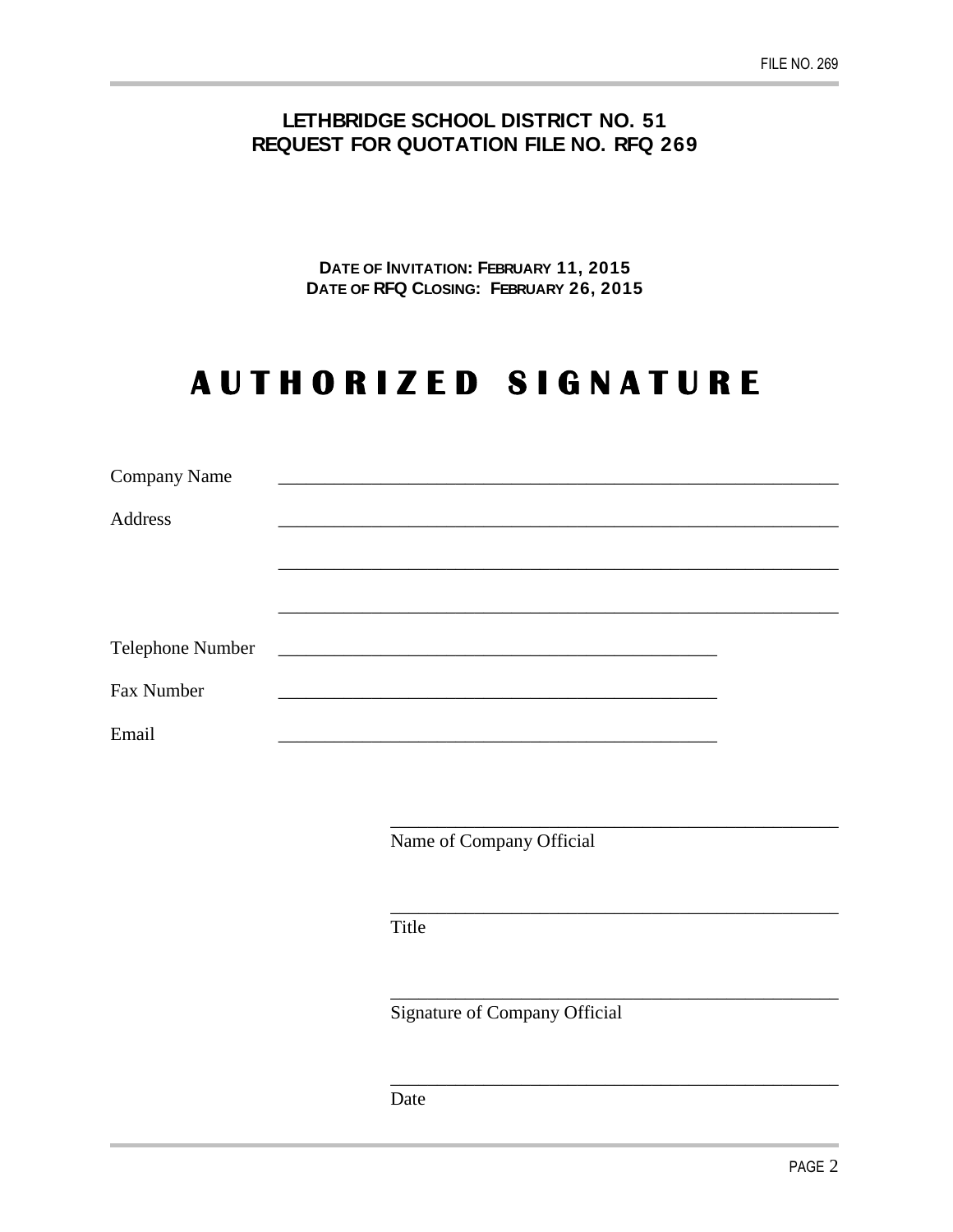# *SECTION I – Administrative Terms and Conditions*

#### **INTRODUCTION**

#### **DEFINITIONS**

• Competition

"Tender", "Request for Quotation" (RFQ), "Request for Proposal" (RFP), however defined by the Title Page.

• Owner

The Board of Trustees, Lethbridge School District No. 51.

• "Proponent", "Bidder"

An individual company, organization or other interested party that submits or intends to submit a bid in response to this competition.

"Must", " Shall", "Mandatory"

A requirement that must be met in order for a bid to be compliant to the material requirements of the competition.

• "May", " Should"

A requirement having significant degree of importance to the objectives and requirements of the competition, but subject to evaluations, as opposed to being mandatory.

#### **PURPOSE/SCOPE**

Lethbridge School District No.51 (hereafter referred to as the "Owner") is seeking bids from qualified bidders to provide home stay recruitment, placement and supervision for Lethbridge School District No. 51 International Students.

Following the evaluation of bids received in response to this competition, the Owner reserves the right to make changes in the final contract with the successful bidder (if any) from what was originally sought or offered in this competition.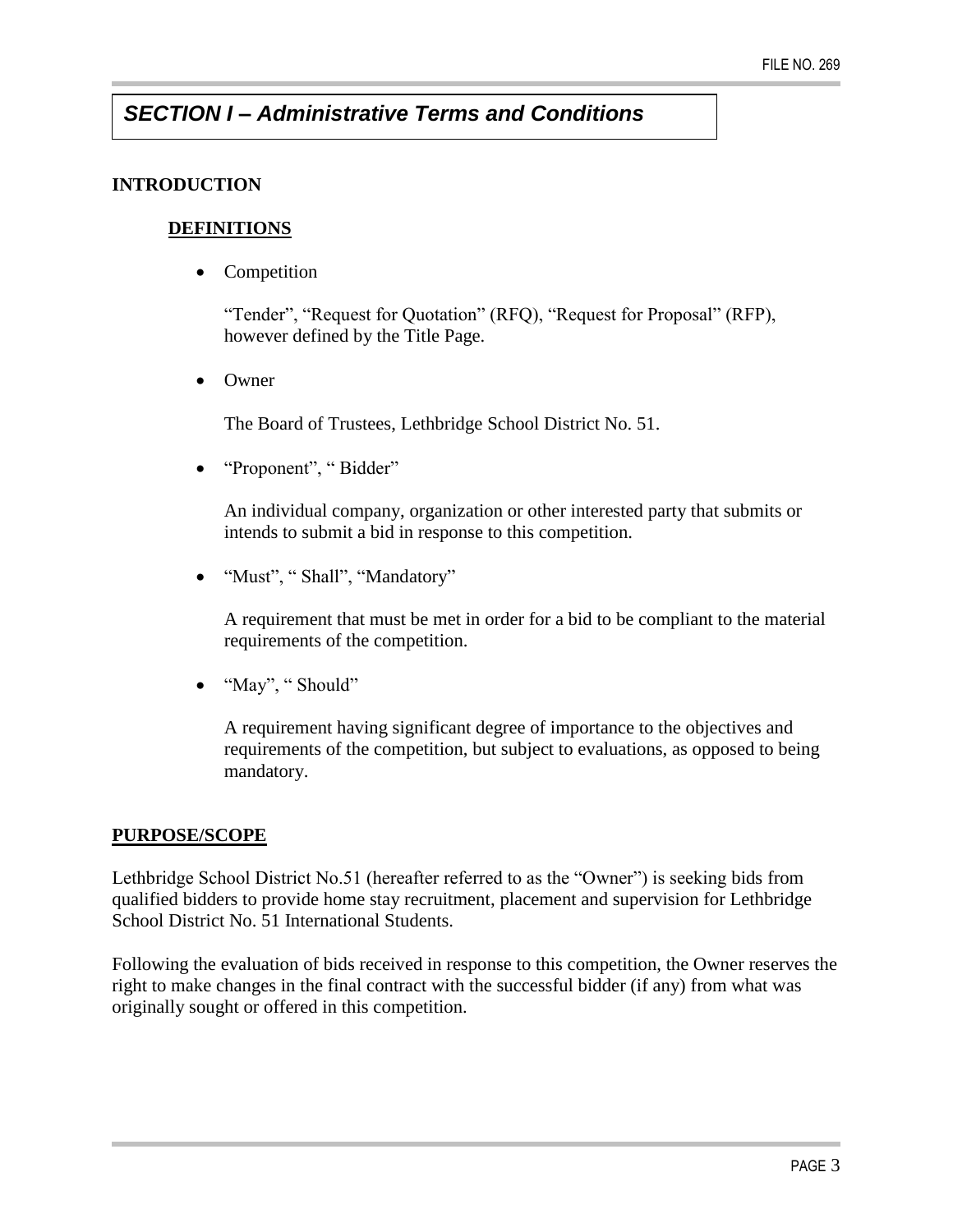#### **TERM OF CONTRACT**

The term of any contract signed as a result of this Competition shall be for a period of three (3) fixed years, March 1, 2015 through February 28, 2018 with three (3) one year renewal options that may be exercised by mutual consent of the parties.

#### Extension Option:

In the event the successful Bidder and the Owner hereby undertake and agree to the full performance of their respective obligations under the contract, and further undertake and agree that the provisions of this contract, unless it is otherwise agreed between the parties, shall apply to any extension of the contract

#### **THE OWNER'S AUTHORIZED REPRESENTATIVE**

#### **Joe Perry, Coordinator of Purchasing**

The Owner's Authorized Representative

433 15 Street South Lethbridge AB T1J2Z4 Phone: 403-382-2161 or 403-382-2160 Fax: 403-327-5520 Email: [joe.perry@lethsd.ab.ca](mailto:joe.perry@lethsd.ab.ca) or [cathy.widmer@lethsd.ab.ca](mailto:cathy.widmer@lethsd.ab.ca)

#### **INQUIRIES**

All inquiries and other communications relating to this competition and any subsequent Contract are to be directed in writing only to the above named person, who is the Owner's Authorized Representative.

Any inquiry regarding this competition or its subject matter should be made not less than seven (7) days prior to the closing date so as to allow the Owner sufficient time to reply.

Depending on the nature of the inquiry, the Owner may respond to the inquirer in writing or if appropriate, issue a written addendum to the competition to all bidders.

The Owner shall have no responsibility for, and all bidders agree not to rely upon, communications, representations or statements from any other person regarding this competition, its subject matter or any subsequent contract.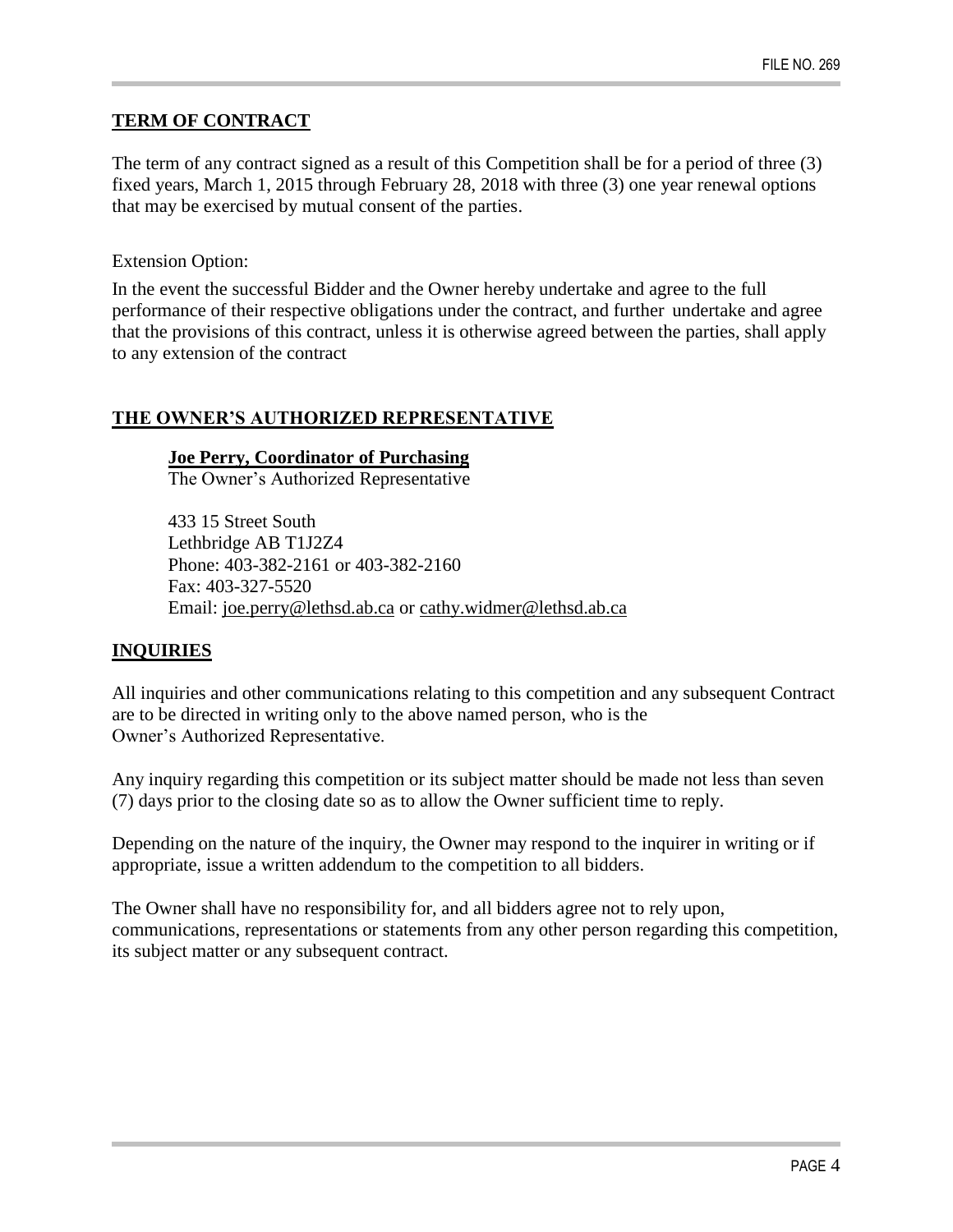#### **INSTRUCTIONS TO BIDDERS**

#### **CLOSING DATE AND TIME**

Complete bids must be delivered to and received by the Owner on or before Thursday the  $26<sup>th</sup>$  day of February 2015, by no later than 2:00pm, (Day of week) (Month/year) Alberta Time at the office of:

> Joe Perry, Coordinator of Purchasing Lethbridge School District No.51 433 15 St South Lethbridge AB T1J 2Z5

Lethbridge School District No.51 Purchasing Office Clock shall be used to determine the time of receipt: once the clock rolls to the next minute after the closing time, no bids shall be accepted.

Late or misdirected, or mis-delivered bids shall not be accepted and will be returned to the bidder.

Bids will not be publically opened.

The Owner reserves the exclusive rights to extend the Closing Date prior to the Closing Date and Time without notice to bidders. The Owner will endeavor to notify bidders as soon as practically possible in the event of any extension of the Closing Date.

#### **SIGNATURE**

All bids shall be signed by a duly authorized official of the company.

#### **SUBMISSION OF BIDS**

Bidders must submit one (1) copy of their bid prior to Closing Date and Time to the Authorized Representative of the Owner.

The Owner reserves the right to make additional copies of all or part of the bidders' response, for internal use or for any other purpose required by law.

#### **ELECTRONIC BIDDING (FACSIMILE AND EMAIL**)

As a convenience to bidders, the Owner is prepared to allow bids to be submitted electronically to Joe Perry, Email: [joe.perry@lethsd.ab.ca,](mailto:joe.perry@lethsd.ab.ca) Fax: 403-327-5520, upon the following conditions:

> • the Owner accepts no responsibility or liability for misdirected, incomplete, unreadable, or otherwise garbled bid or electronic transmissions;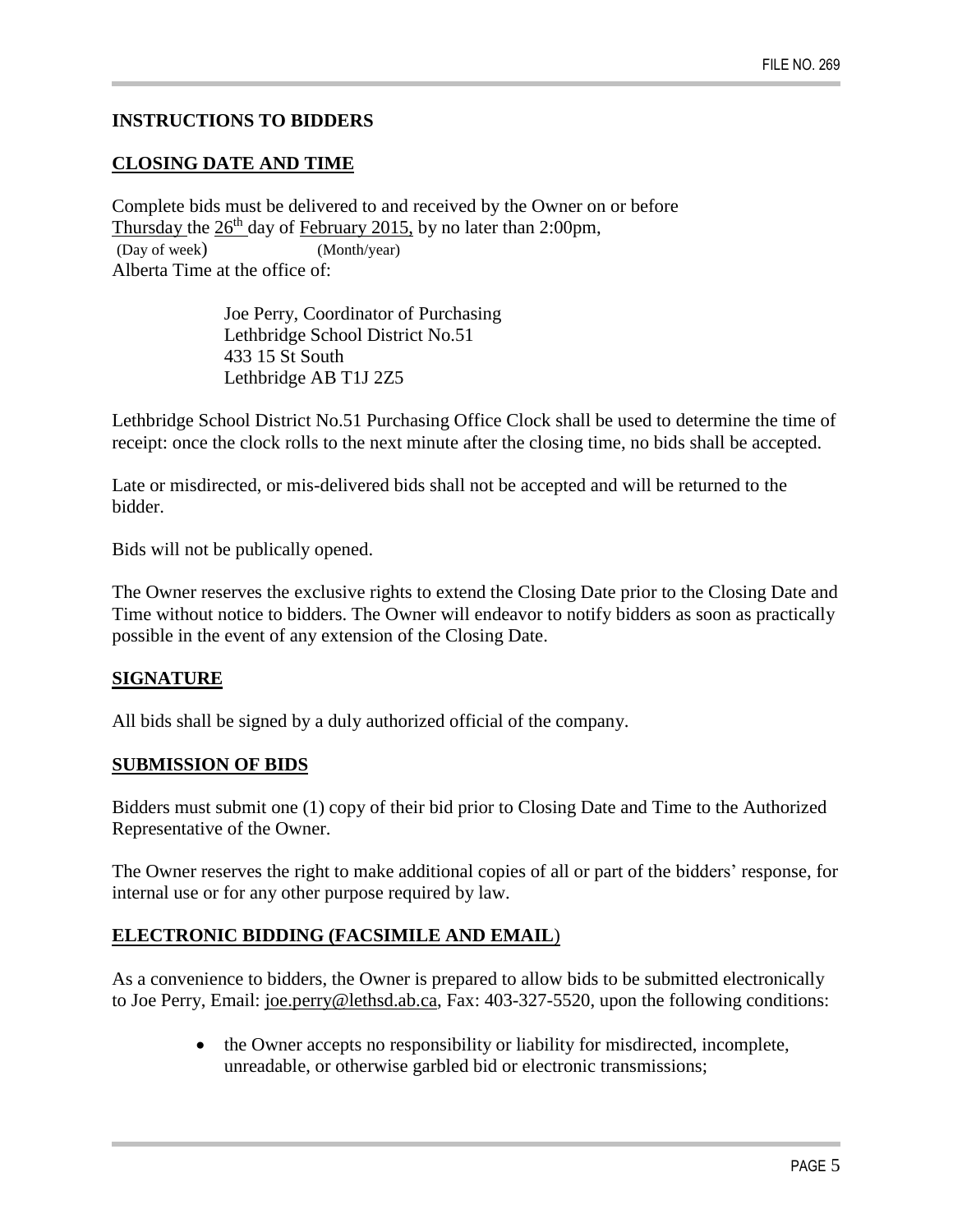- it is the sole responsibility of the bidder to ensure their complete electronic transmissions have been received in a timely manner by the proper representative of the Owner.
- by submitting its bid electronically the bidder waives any claim of or breach of confidentiality in their bid submission.

Failure by the bidder to comply with all of the above conditions may result in the disqualification of the bid without further evaluation in the sole discretion of the Owner.

#### **WITHDRAWAL OF BIDS**

Bids may be withdrawn by a bidder at any time up to but not after the Closing Date and Time, upon written notice to the Owner.

Following the Closing Date and Time, all bids received shall become irrevocable for a period of not less than sixty(60) calendar days and may not be withdrawn for any reason during that period of time.

#### **OMISSIONS AND DISCREPANCIES**

Should the bidder be in doubt as to the meaning or interpretation of anything in the competition, find any discrepancies in, or, find omissions from the competition, the bidder should immediately contact the Owner's Authorized Representative.

The bidder shall be solely responsible for any errors, omissions, discrepancies or misunderstanding resulting from the bidders' failure to examine thoroughly the bid documents and from the bidders' failure to enquire further with the Owner.

#### **CHANGES TO BIDS**

The bidder shall not change the wording of his/her submission after the Closing Date, and no words or comments shall be added to the general conditions or specifications unless requested by the Owner for the purpose of clarification.

#### **ACCEPTANCE OF TERMS**

All terms and conditions of this competition are assumed to be accepted by the bidder and incorporated in his/her submission except those conditions and provisions that are expressly excluded by the bidders wording.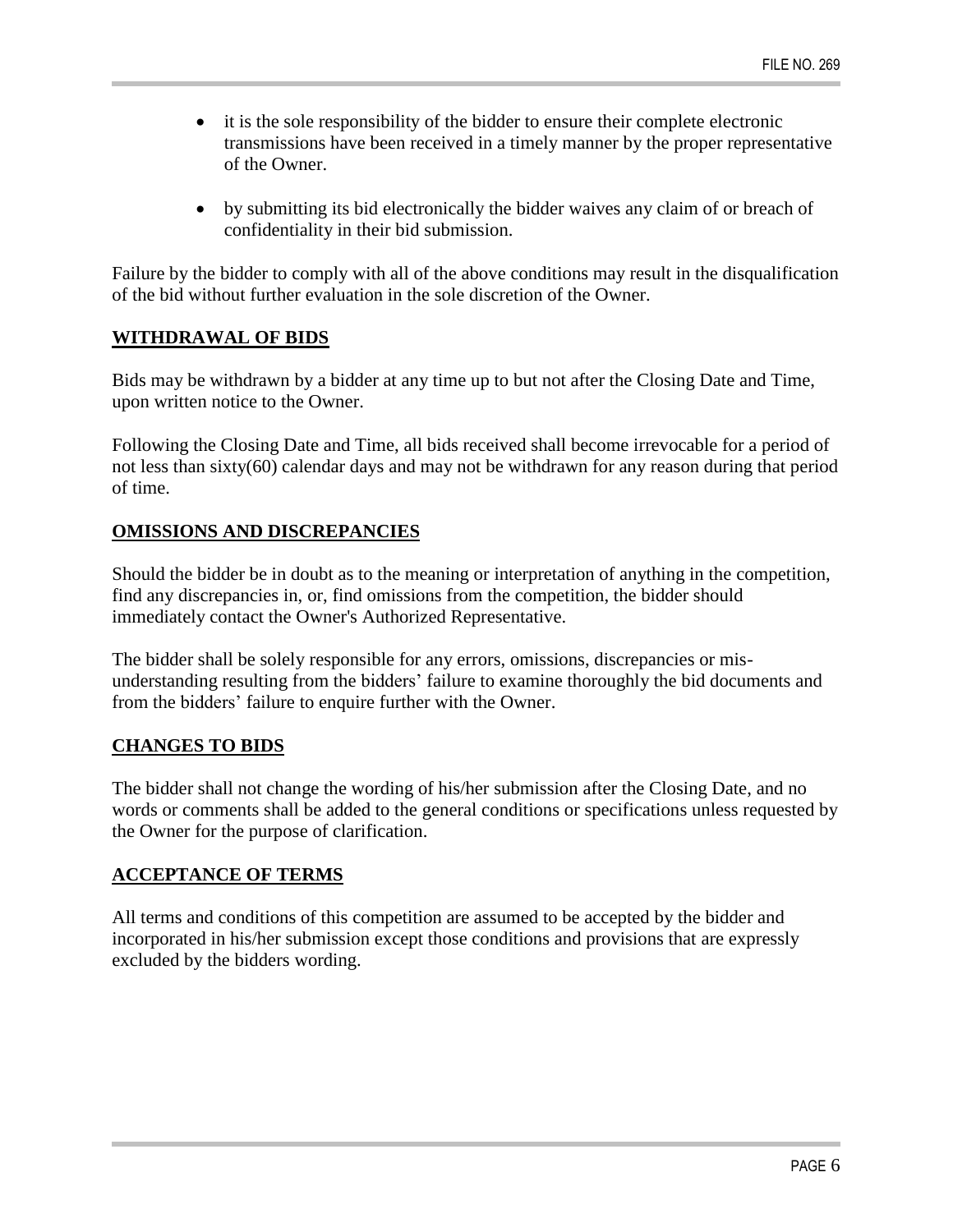#### **BID INELIGIBILITY**

Bids which are incomplete, conditional or obscure, which in any way fails to conform to the requirements of the competition, or which contain alterations, erasures or irregularities of any kind may be rejected.

#### **LOWEST OR ANY TENDER**

The Owner reserves the right to award that bidder who offers the best value to the Owner and the Owner in not bound to award to the lowest priced bid.

The Owner further reserves the right in its sole discretion to cancel the competition, in whole or in part, without any award, for any reason, at any time.

Thereafter, the Owner may, in its sole discretion, re-tender, and sole source or do nothing further.

#### **WAIVER OF NON-COMPLIANCE**

Bids which fail to conform to the requirements of Competition in form or in content, may be disqualified as non-compliant in the Owners sole discretion.

However the Owner may, in its sole discretion, retain, for consideration and possible award, bids which do not conform in minor ways to the Competition in form or content.

Bidders are cautioned that any such retention of non-conforming bids for evaluation and possible award will not include material non-compliance to the mandatory requirements of the competitive bid process.

#### BIDDERS ARE URGED TO ENSURE THIER BID IS FULLY COMPIANT WITH ALL REQUIREMENTS OF THE RFQ.

#### **CLARIFICATION OF BIDS**

The Owner reserves the right in its sole discretion to clarify any Bid after close of bidding without becoming obligated to clarify any other bid.

#### **ADDITIONAL INFORMATION FROM BIDDERS**

The Owner reserves the right, in its sole discretion, during evaluation of bids to seek further information from any Bidder and to utilize that information in evaluation and award without becoming obligated to seek further information from any other Bidder.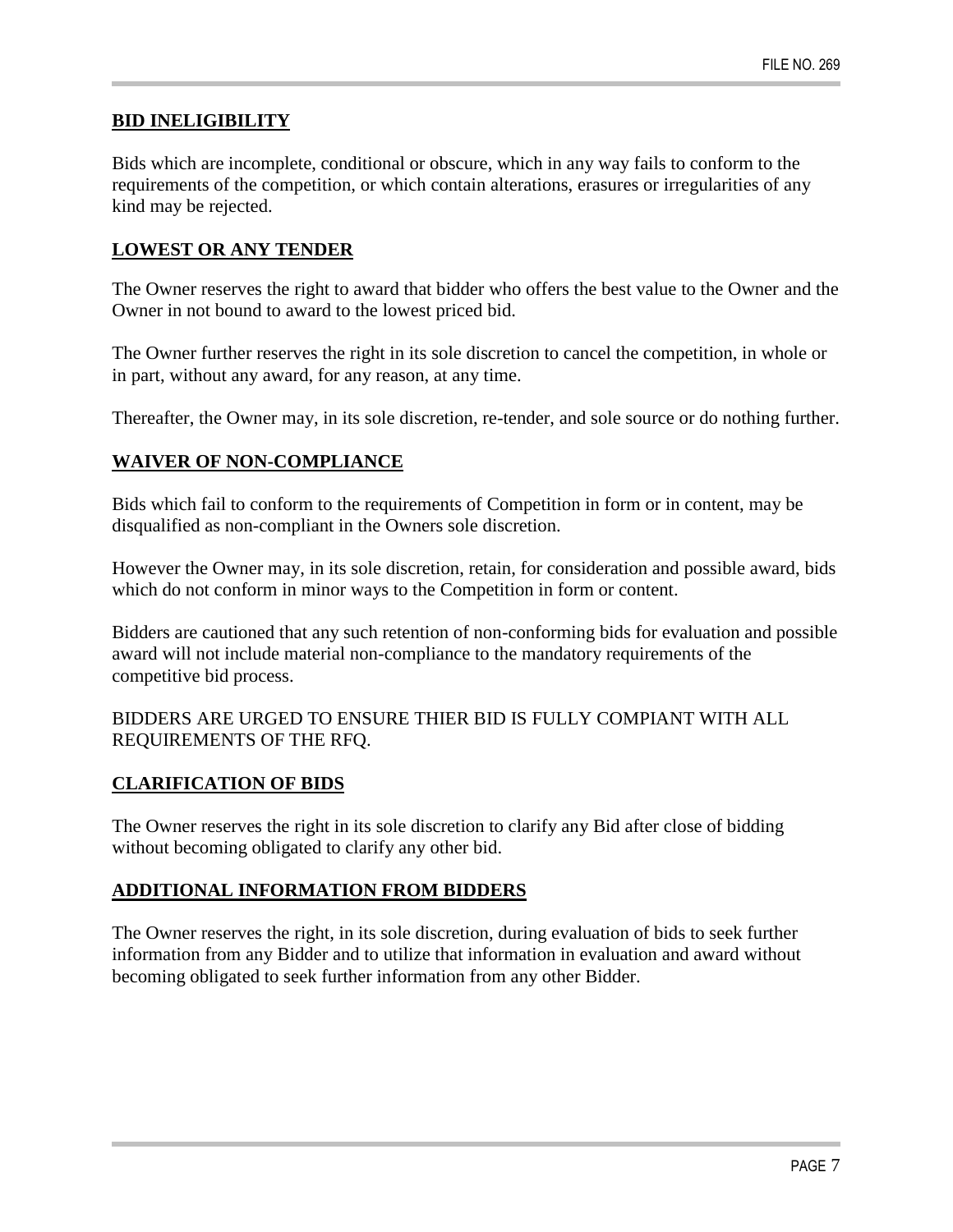#### **NEGOTIATIONS WITH BIDDERS**

The Owner reserves the right in its sole discretion to negotiate the final terms and conditions of the project contract with the most probable candidate for award prior to award of the project contract.

#### **ENTIRE AGREEMENT**

The bidders shall agree that the terms and conditions and all documents forming this competition constitute and govern the entire agreement between bidder and the Owner, superseding, terminating and otherwise rendering null and void any and all prior agreements, understandings, negotiations, contracts, whether written or oral between the bidder and the Owner.

#### **PRICING**

Bids shall be priced:

- In Canadian funds
- Inclusive of Duty and Brokerage fees
- Delivered, FOB Destination, Freight included
- Exclusive of GST and Provincial sales Taxes

#### **CONFIDENTIALITY AND FREEDOM OF INFORMATION**

All documents submitted to the Owner as a result of this competition become the property of the Owner and as such, shall be subject to the disclosure provisions of the Freedom of Information and Protection of Privacy Act of Alberta. A copy of the FOIP Act can be obtained from the Queen's Printer.

Bidders making their entire bid response proprietary or confidential shall be neither accepted nor honored. Bidders shall identify which portion(s) of their submission is confidential and what harm could reasonably be expected from disclosure of those portions.

#### **TERMINATION**

Any agreement entered into between the Owner and the successful bidder may be terminated by either party by giving sixty (60) days written notification.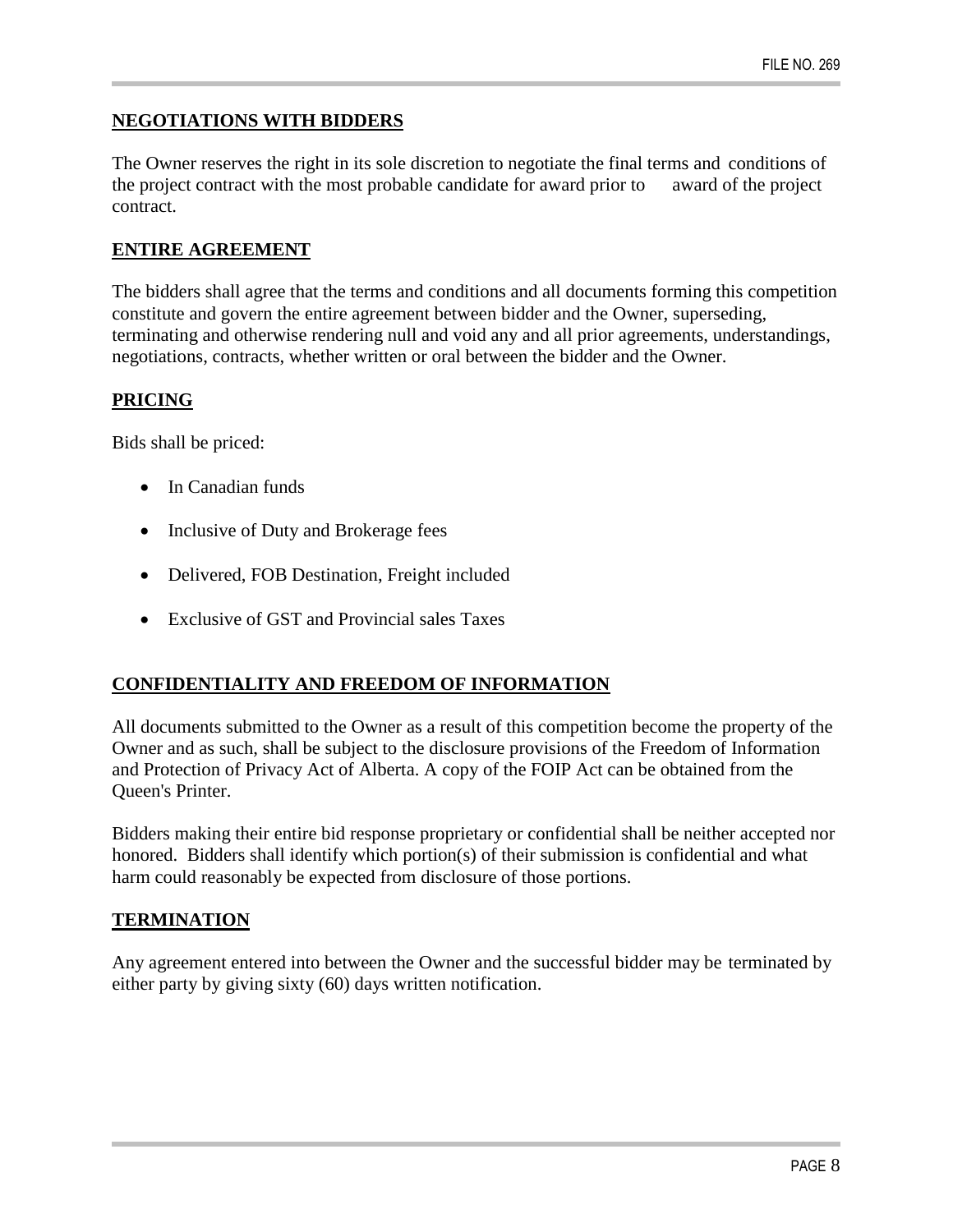#### **EVALUATION/REJECTION OF BIDS**

Bids shall be evaluated only on the basis of information available in the bidders' submission and reference checks.

Quotes shall be evaluated for compliance to mandatory requirements. Failure to meet all material mandatory requirements shall result in automatic rejection of the quotation without further consideration.

Those quotes that meet all mandatory requirements shall be evaluated and scored based on responses to requirements in the RFQ. Therefore, it is important that responses be clear, concise, and comprehensive, so that evaluators can adequately understand and assess all aspects of the quotation.

The evaluation process is designed to award the acquisition, not necessarily to the bidders of least cost, but rather to the bidder with the best combination of attributes based on the evaluation criteria.

#### **EVALUATION CRITERIA**

Bids shall be evaluated using the following set of criteria:

- 1. Recruitment Capabilities
- 2. Placement Capabilities
- 3. Monitoring Capabilities
- 4. Program Management Capabilities
- 5. Qualifications, Abilities and Skills
- 6. Pricing
- 7. References
- 8. Value Add

#### **REJECTION OF BIDS**

The owner reserves the right to reject responses which, in its opinion, are clearly non-viable from an implementation, operational, environmental, scheduling, technological or financial point of view.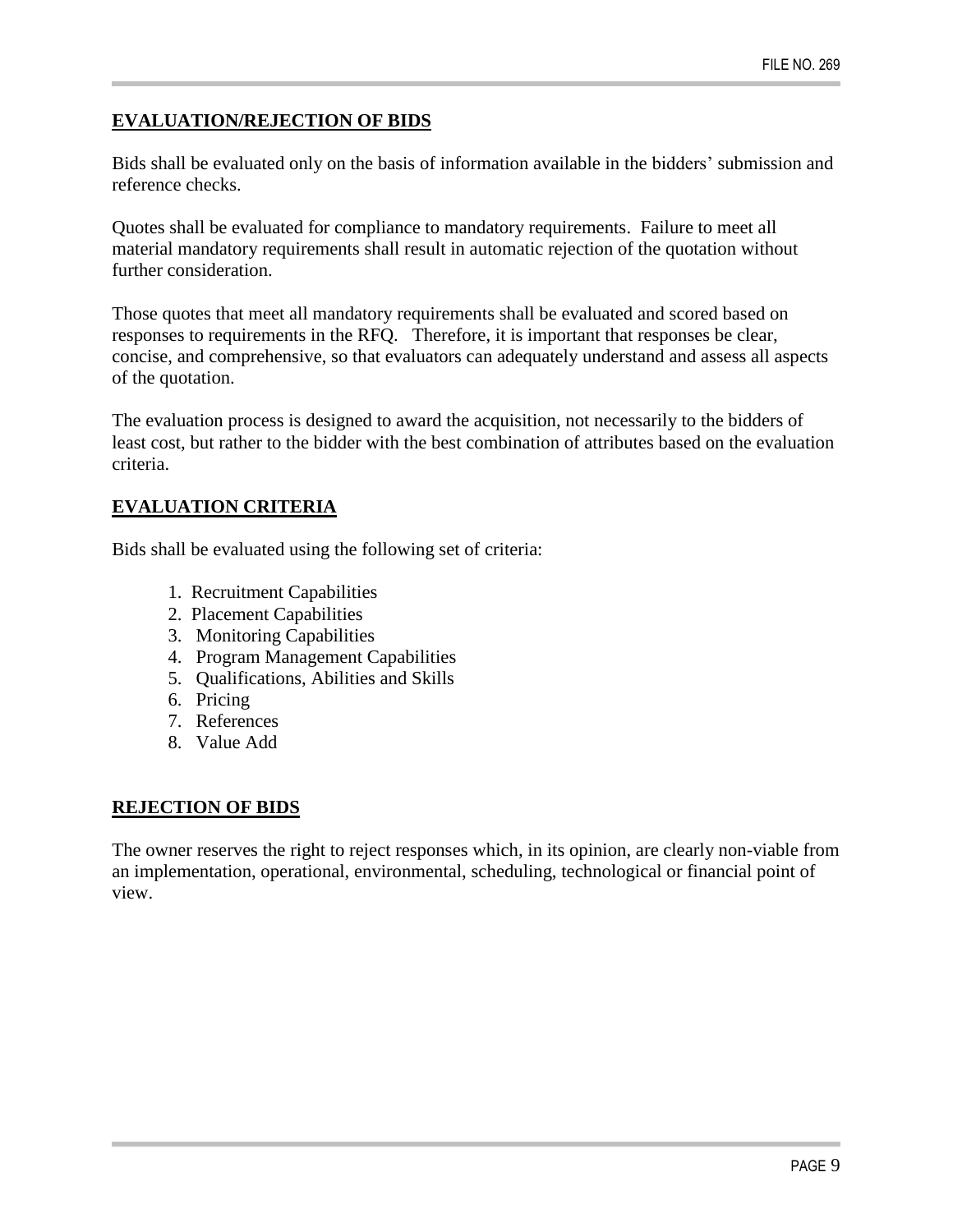# *SECTION II - REQUIREMENTS*

#### **I. Lethbridge School District No. 51 Homestay Background**

The Lethbridge School District No. 51 is located in the city of Lethbridge, Alberta, with a population of 93,000 people.

Our school district consists of 21 schools. In our schools we have up to 100 different international students from around the world who study with us for short-stay, five months, or 10 months per year. The international student population consists primarily of students at the high school level (grades 9-12), but is expanding to include middle school (grades 6-8) students, mostly for short-stay experiences.

The advertised rates for the 2014-2015 school year are:

- \$75.00 one-time placement fee for short-term students
- \$250 one-time placement fee for long-term students
- \$725 per month homestay fees (the full amount going to the family)
- \$200.00 per pick-up or drop-off at the Calgary Airport

**We would require a homestay agency to undertake the placement and custodianship of minor student typically aged 12-18 year old while they attend Lethbridge School District No. 51 schools.**

#### **II. Responsibilities of Homestay Agency**

#### **A. Overview**

Actively sources, recruits, and inducts homestay providers from the local community for international students.

Manages the international student homestay program.

Provides a conduit for communication between international students, their homestay families, and the school.

Contributes to the provision of a successful experience for international students at Lethbridge School District No. 51 and the enhancement of Alberta's reputation as a safe and supportive education destination.

Works with the International Services office to determine appropriate placement.

Assembles and distributes orientation packages.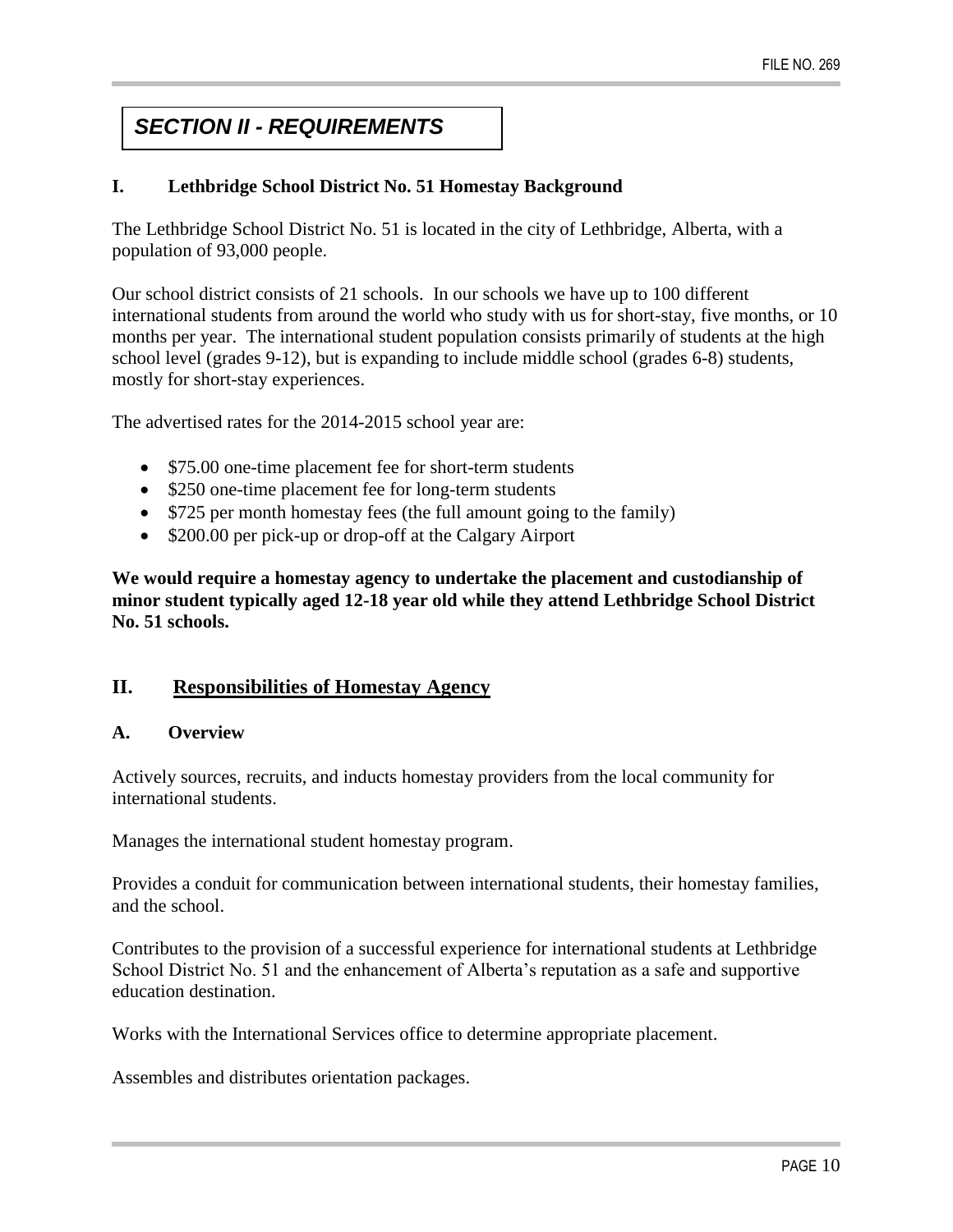Provides orientation for host families and students.

Develops and maintains orientation materials for families and students.

Provides follow up meetings.

Is available for consultation to student, family, and school.

Contacts student and family on a monthly basis and fills out report if required.

Meets with the student a minimum of three times per semester.

Coordinates arrival and departure of students.

Maintains a bank of potential host families.

Develops and revises homestay policies in conjunction with International Services' office.

Communicates homestay progress to natural parents and/or agent(s).

#### **B. Screening and selection of host families for:**

Long term school year placements – one semester (five months) or two semesters (10 months).

Short term school year placements – four to twelve weeks.

Presently, we are placing 10 students usually for one or two semesters. We are looking to expand short term placements in particular, as well as increase the long term students in homestay. We hope to provide shorter term experiences to younger students and visiting educators.

#### **C. Before student's departure to Canada the agency will:**

Email all the forms necessary to apply for homestay.

Courier a notarized Declaration of Custodianship, upon receipt of the completed and notarized Parental Consent to Custodianship (in English and, if requested in the first language of the student's parents).

Provide information on the host family selected for the student, according to the student's homestay application. Ensure each hose it welcoming, and each homestay features:

- o A private room with a bed, desk, chair, lamp and closet
- o Access to bath and laundry facilities
- o Three meals per day, plus snacks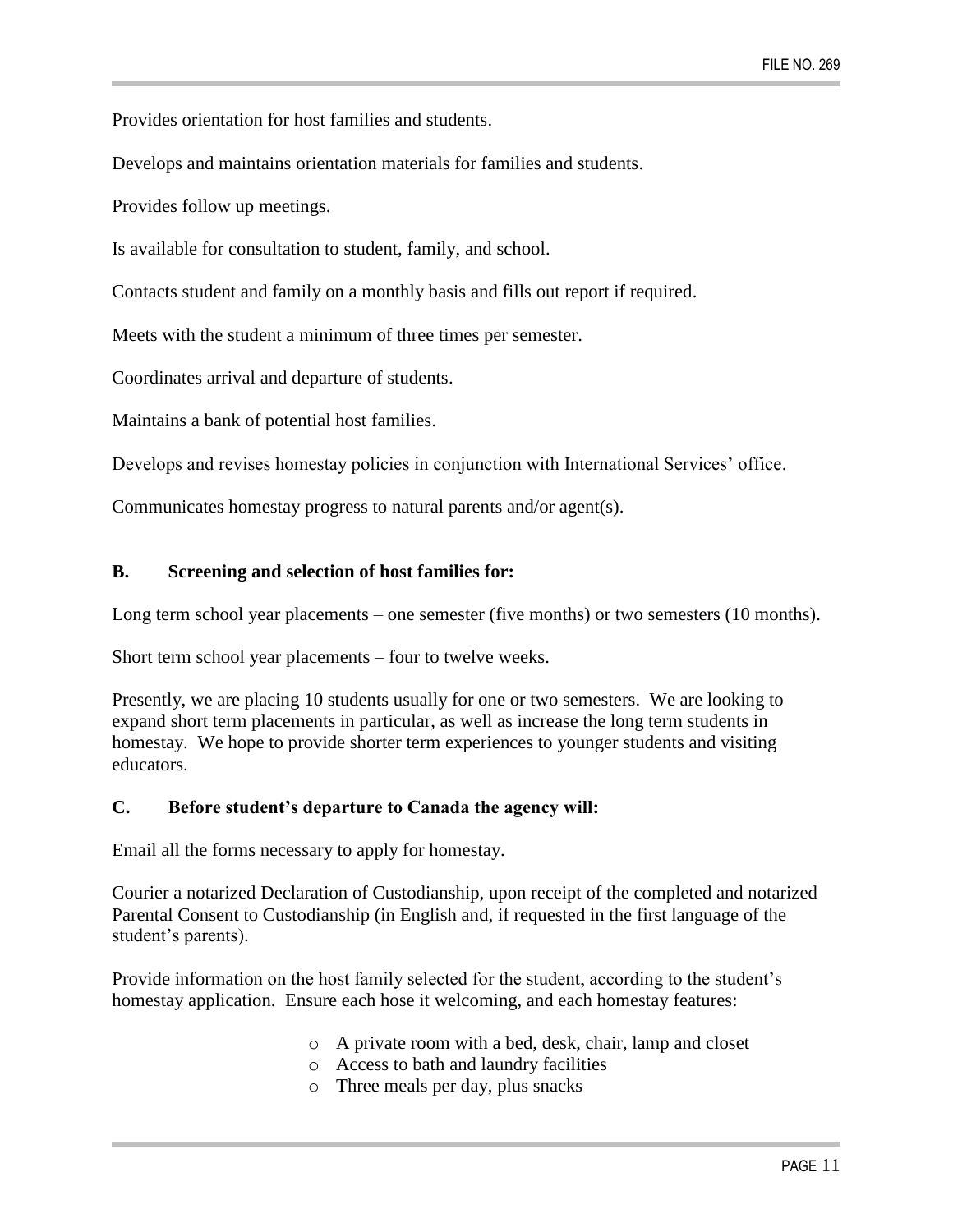Email documents to the student's family or agent on Canadian culture and homestay adjustment.

Email natural parents a welcome letter.

Arrange for the student to be met at the airport and brought to his or her homestay.

#### **D. On arrival in Canada and during the first month of the program:**

Report the student's safe arrival to natural parents.

Ensure that the student is accompanied to registration and orientation appointments in the week before school starts.

Provide a formal orientation to prepare groups of students for their experience in homestay.

Facilitate, if necessary, the student's choice of courses each semester.

Ensure that the student is supported as they learn to take public transit, access a health clinic, open a bank account, and so on.

Talk to the student during first month to see how he or she is adjusting to home and school life in Canada.

#### **E. After the first month of the student's experience in their homestay the agency will:**

Monitor both student and family relationships.

Mediate when necessary.

Communicate status to natural parents and International Services.

Manage payment and collection of homestay family fees in conjunction with International Services.

Be available in emergency situations 24/7.

Speak to the host family if and when necessary on how best to support their student.

Help the student to communicate effectively with their homestay host and resolve difficulties, as required.

Select an alternative host and arrange relocation if and when necessary, in consultation with the student's agent (if any) and natural parents.

Meet with student accordingly, in person.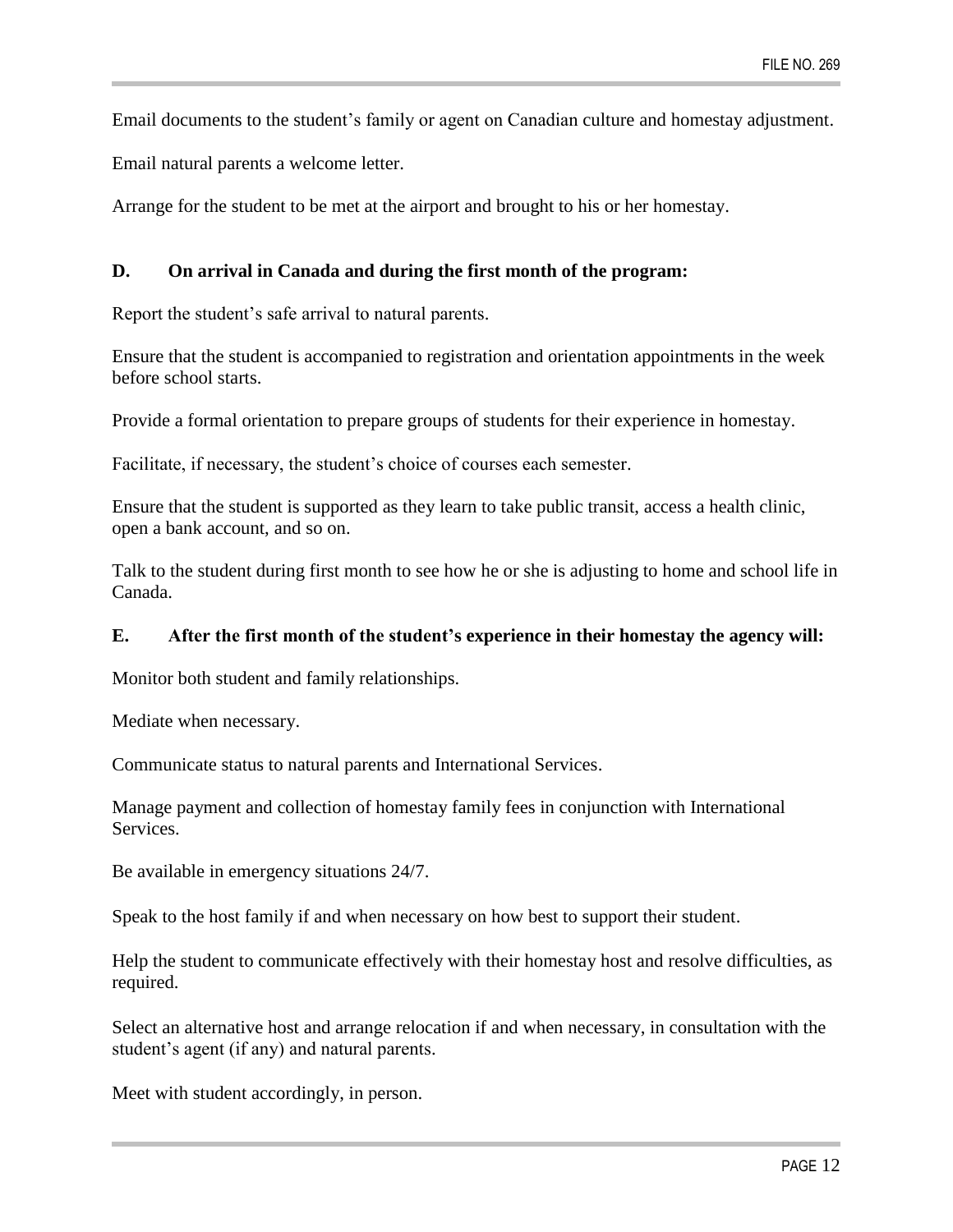Meet with Student as required, in order to monitor the student's overall experience. Meet with the student in person at least twice per semester.

Assess the student's academic report cards and attend academic case conferences, if necessary Email the student's natural parents, or their agent, a report (in English) on the overall experience and well-being of the student, twice per semester.

Provide 24-hour support, in the event of an emergency.

Consult with agent or natural parents by email (and if possible, by telephone) in the event of an emergency.

Assist the student to complete the study permit renewal application.

Arrange for the student to be delivered to the airport for return home.

Assess the student's and the homestay family's overall experience, in writing.

#### **F. On return to Canada for a second academic year the agency will:**

Confirm availability of current host and, if necessary or requested, arrange another suitable host for student.

Confirm availability of host for student's arrival.

### **III. Qualifications, Abilities, and Skills Required of the Agency and Local Manager(s)**

Classroom teaching, youth leadership, and/or social work experience.

Excellent interpersonal, written, and oral communication.

Excellent organizational and public relations skills.

Knowledge of the computer and proficiency with software including Microsoft Office Suite, which includes Work, Excel, and PowerPoint.

Experience with managing social media for business, including Facebook, Twitter, and Skype.

Ability to work independently and with minimum supervision.

Excellent organizational and long term planning skills.